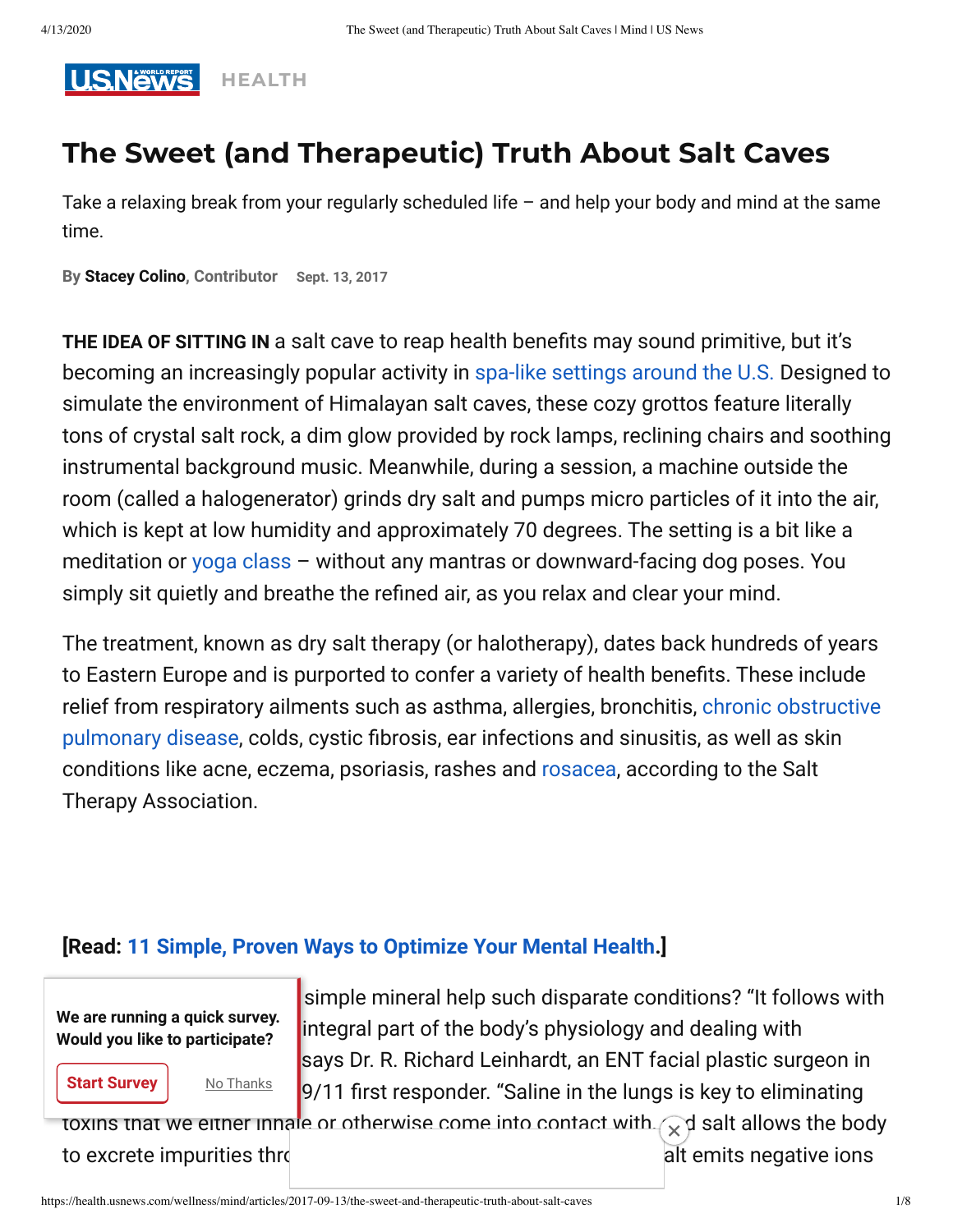that are absorbed by your body when you inhale them; these ions are important for daily activities such as fluid exchange and balance and conduction of muscles and nerves, Leinhardt explains. Meanwhile, salt also has [antibacterial](https://health.usnews.com/health-products/top-rec-antibacterial-soaps-5), anti-inflammatory and antifungal properties that can fight germs.



The perks aren't simply theoretical. A study in the May 2017 issue of Pediatric Pulmonology found that [children with mild asthma](https://health.usnews.com/health-news/patient-advice/articles/2016-05-19/was-the-doctor-right-about-your-childs-asthma-diagnosis) who went for two halotherapy sessions per week for seven weeks gained greater improvements in their bronchial hyperreactivity (constrictions and spasms that cause asthma symptoms) than a control group did. A small study in a 2014 issue of the Journal of Medicine and Life found that when patients with chronic bronchial conditions underwent halotherapy, it triggered antiinflammatory mechanisms and stimulation of phagocytosis, a process in which cells called phagocytes engulf bacterial or viral particles to destroy them.

## **[Read: [How to Improve Your Health Through Breath](https://health.usnews.com/health-care/for-better/articles/2017-01-05/how-to-improve-your-health-through-breath).]**

Meanwhile, breathing in salty air "decreases the thickness of the mucous, thereby allowing the body's innate clearing mechanisms to sweep away the secretions, improving drainage and diminishing bronchial sensitivity," explains Dr. Joseph Marino, medical

**We are running a quick survey. Would you like to participate?**

**Start Survey** 

illnesses.

wish Valley Stream Hospital in New York. In addition, "the ay] be related to an immunologic effect by elevating T he of our germ fighters." Theoretically, this could translate into **No Thanks** hd greater protection from colds, flu and other contagious

 $\times$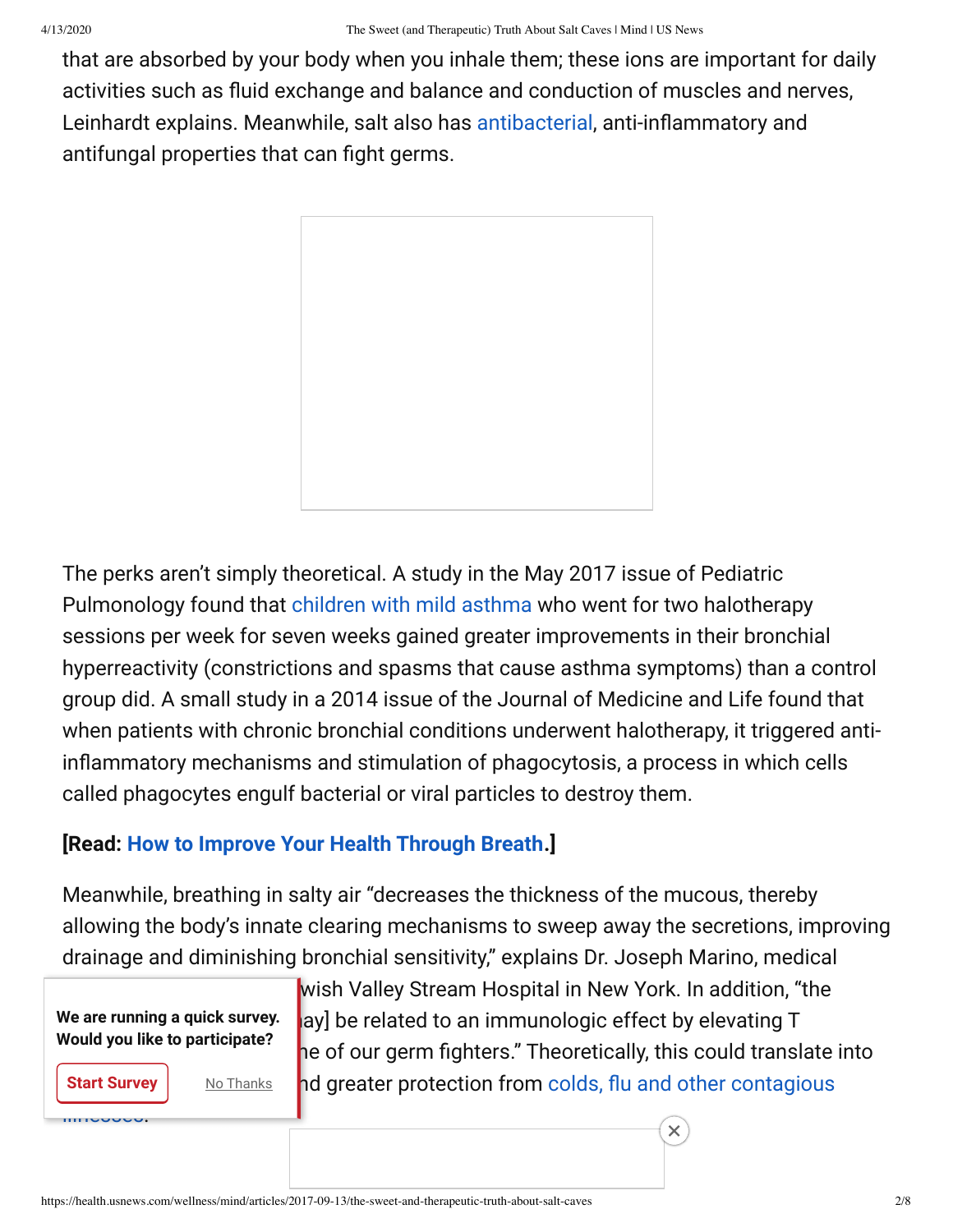

In addition to the anti-inflammatory properties, the salts used in halotherapy have calming properties that are helpful for [skin conditions such as psoriasis and eczema](https://health.usnews.com/health-news/health-wellness/articles/2015/05/27/healing-your-skin-with-your-mind), and these particular "salts contain magnesium, which offers therapeutic benefits to the skin," says Dr. Joshua Zeichner, director of cosmetic and clinical research in dermatology at the [Mount Sinai Hospital](https://health.usnews.com/best-hospitals/area/ny/mount-sinai-medical-center-6213140) in New York City. "Epsom salt, which is magnesium sulfate, is commonly used as a bath additive for similar reasons." In fact, bathing in water that contains magnesium-rich Dead Sea salt even improves skin barrier function and reduces inflammation in people who have atopic dry skin (an allergic skin condition), according to research in the International Journal of Dermatology.

Still, since salt tends to bring water out of the body's membranes, it's wise to replace fluids after a salt cave session by [drinking water,](https://health.usnews.com/health-care/for-better/articles/2017-07-17/how-to-stay-happily-hydrated-this-summer) using a saline mist for your nasal passages and lubricating drops for your eyes, Leinhardt advises. Similarly, frequent sessions may cause some dryness of the skin, which is why it's smart to rinse your skin afterward then apply a [moisturizer](https://health.usnews.com/health-products/top-rec-therapeutic-skin-care-moisturizers-127) to maintain a healthy skin barrier, Zeichner says.

## **[See: [10 Ways to Break a Bad Mood.](https://health.usnews.com/health-news/health-wellness/slideshows/10-ways-to-break-a-bad-mood)]**

Potential health perks aside, it's a mistake to overlook the therapeutic value of simply relaxing in a simulated salt cave. In a survey of 303 adults published in a 2014 issue of

**We are running a quick survey. Would you like to participate?**

**Start Survey** 

sessions.

and Environmental Medicine, researchers found that while sed salt cave sessions were seeking relief from problems with **the Thanks** dinuses, men were equally seeking therapeutic and relaxation ir reasons, they generally reported feeling better after the

 $\times$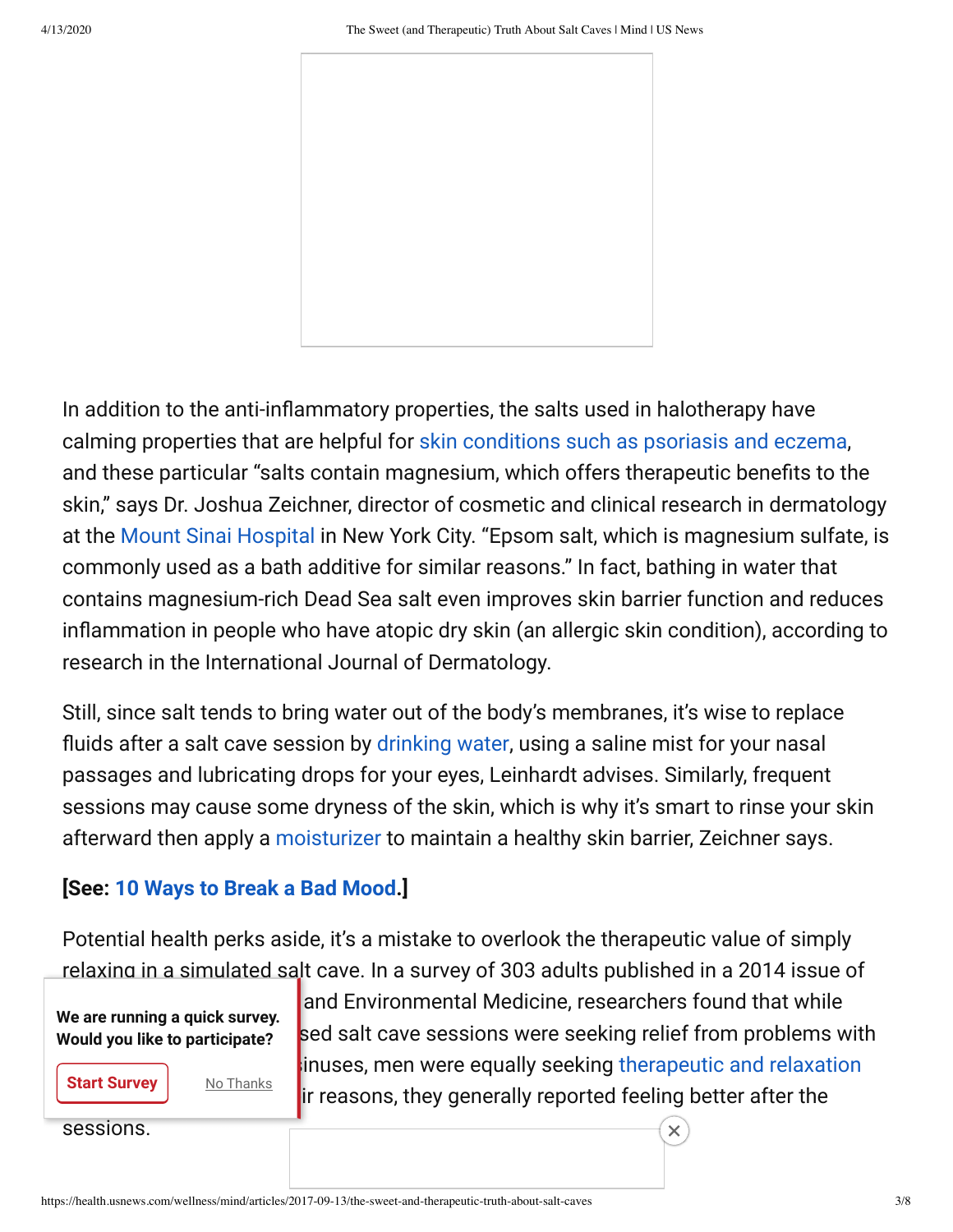

This isn't surprising, given that "these settings are tranquil," Leinhardt says. You'll need to turn off, [unplug and disconnect from your regularly scheduled life,](https://health.usnews.com/wellness/slideshows/9-surprising-things-that-happen-when-you-go-on-a-digital-detox) which means it's inherently time well spent in our 24/7, stressful world. With an investment of approximately \$40 for a 45-minute session, leaving a relaxing salt cave session with a calmer mind and a sounder body is likely to be in your best interest for countless reasons.

### **Here's How People in 8 Other Countries Stay Healthy**

| Here's How People in 8 Other Countries Stay Healthy              |   |  |  |  |
|------------------------------------------------------------------|---|--|--|--|
|                                                                  |   |  |  |  |
|                                                                  |   |  |  |  |
|                                                                  |   |  |  |  |
| We are running a quick survey.<br>Would you like to participate? |   |  |  |  |
| <b>Start Survey</b><br>No Thanks                                 |   |  |  |  |
|                                                                  | × |  |  |  |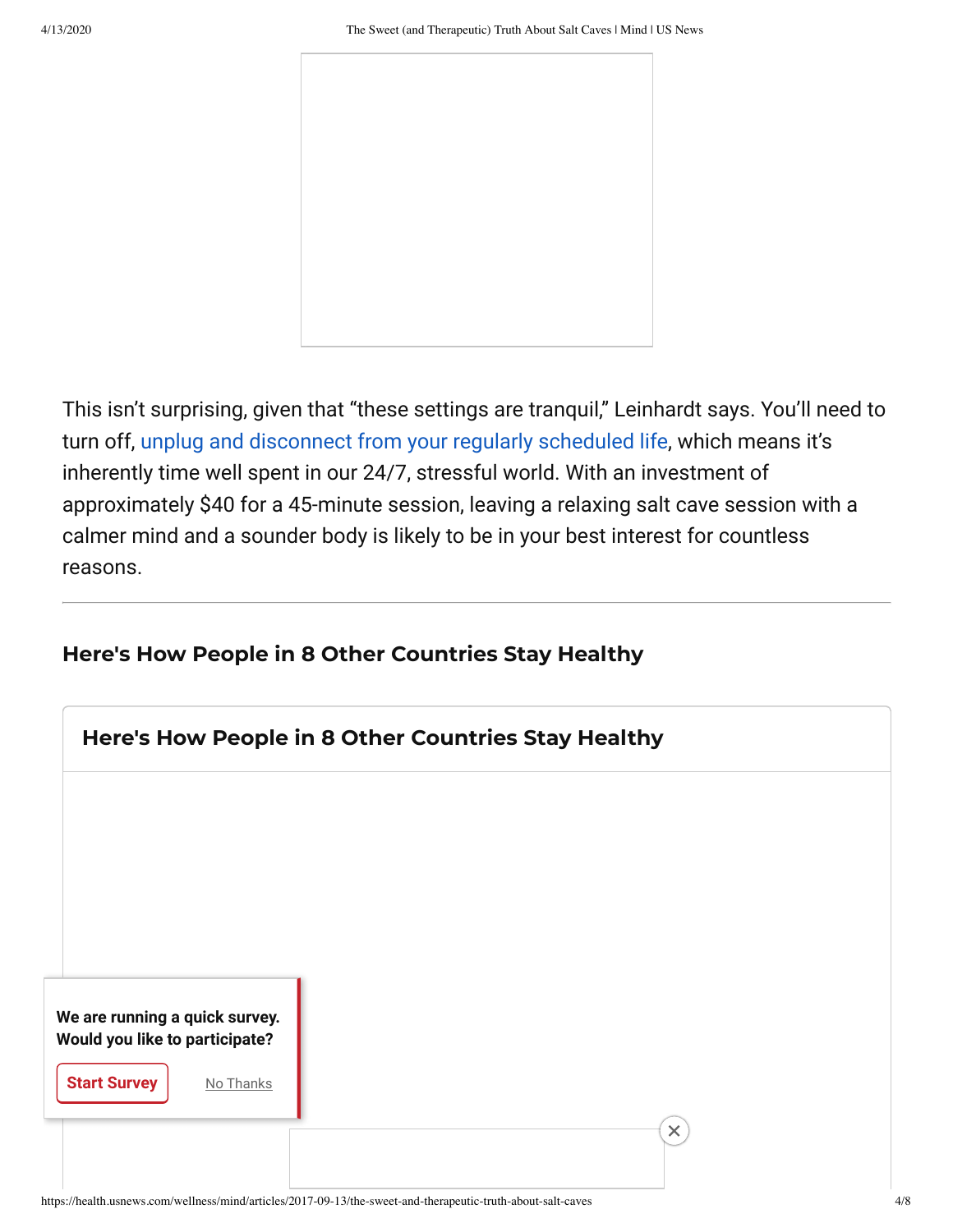4/13/2020 The Sweet (and Therapeutic) Truth About Salt Caves | Mind | US News



**[Stacey Colino](https://www.usnews.com/topics/author/stacey-colino), Contributor**

**Stacey Colino** began writing for U.S. News in 2015. An award-winning writer specializing in ... **READ [MORE](https://www.usnews.com/topics/author/stacey-colino) »**

**Tags: [health,](https://www.usnews.com/topics/subjects/health) [respiratory problems](https://www.usnews.com/topics/subjects/respiratory_problems), [sinusitis](https://www.usnews.com/topics/subjects/sinusitis), [allergies,](https://www.usnews.com/topics/subjects/allergies) [COPD \(chronic obstructive pulmonary disease\),](https://www.usnews.com/topics/subjects/copd-chronic-obstructive-pulmonary-disease) [yoga,](https://www.usnews.com/topics/subjects/yoga) [exercise and tness,](https://www.usnews.com/topics/subjects/exercise) [mental health](https://www.usnews.com/topics/subjects/mental-health), [pulmonology](https://www.usnews.com/topics/subjects/pulmonology)**

#### **HEALTH [DISCLAIMER](https://health.usnews.com/health-news/articles/2012/07/16/disclaimer-and-a-note-about-your-health) »**

| YOU MAY ALSO LIKE                                                                                    |                    |
|------------------------------------------------------------------------------------------------------|--------------------|
| We are running a quick survey.<br>Would you like to participate?<br><b>Start Survey</b><br>No Thanks | <b>Neight Gain</b> |
| <b>BRANDFUSE</b>                                                                                     | ᄉ                  |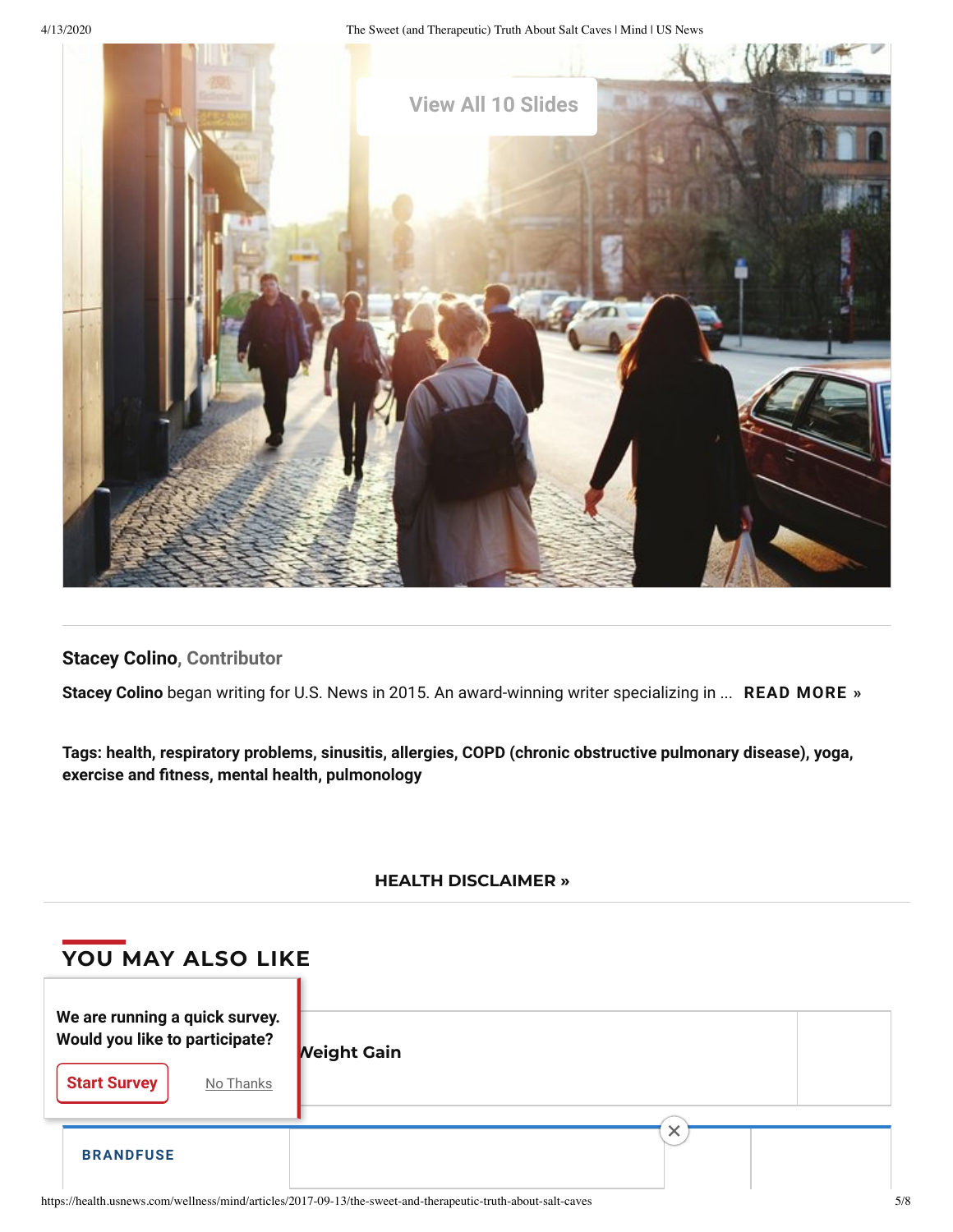ad content by **University of Dayton**

**What to Consider When You Choose a College**

**How Positive [Psychology](https://health.usnews.com/wellness/mind/articles/2019-01-18/how-positive-psychology-can-improve-student-success) Helps Students**

**How to [Handle](https://health.usnews.com/wellness/mind/articles/2019-01-07/how-to-handle-a-panic-attack-at-work) a Panic Attack at Work**



**[Resolutions](https://health.usnews.com/wellness/mind/slideshows/10-new-years-resolutions-for-better-mental-health) for Better Mental Health**

**[Nostalgia](https://health.usnews.com/wellness/mind/articles/2018-12-26/how-nostalgia-can-be-good-for-your-health-and-well-being) Can Be Good for Your Health**

| <b>Can Music Simulate Feeling Anxious?</b>                       |                  |
|------------------------------------------------------------------|------------------|
| We are running a quick survey.<br>Would you like to participate? |                  |
| <b>Start Survey</b><br>No Thanks                                 |                  |
|                                                                  | ects You at Work |
|                                                                  |                  |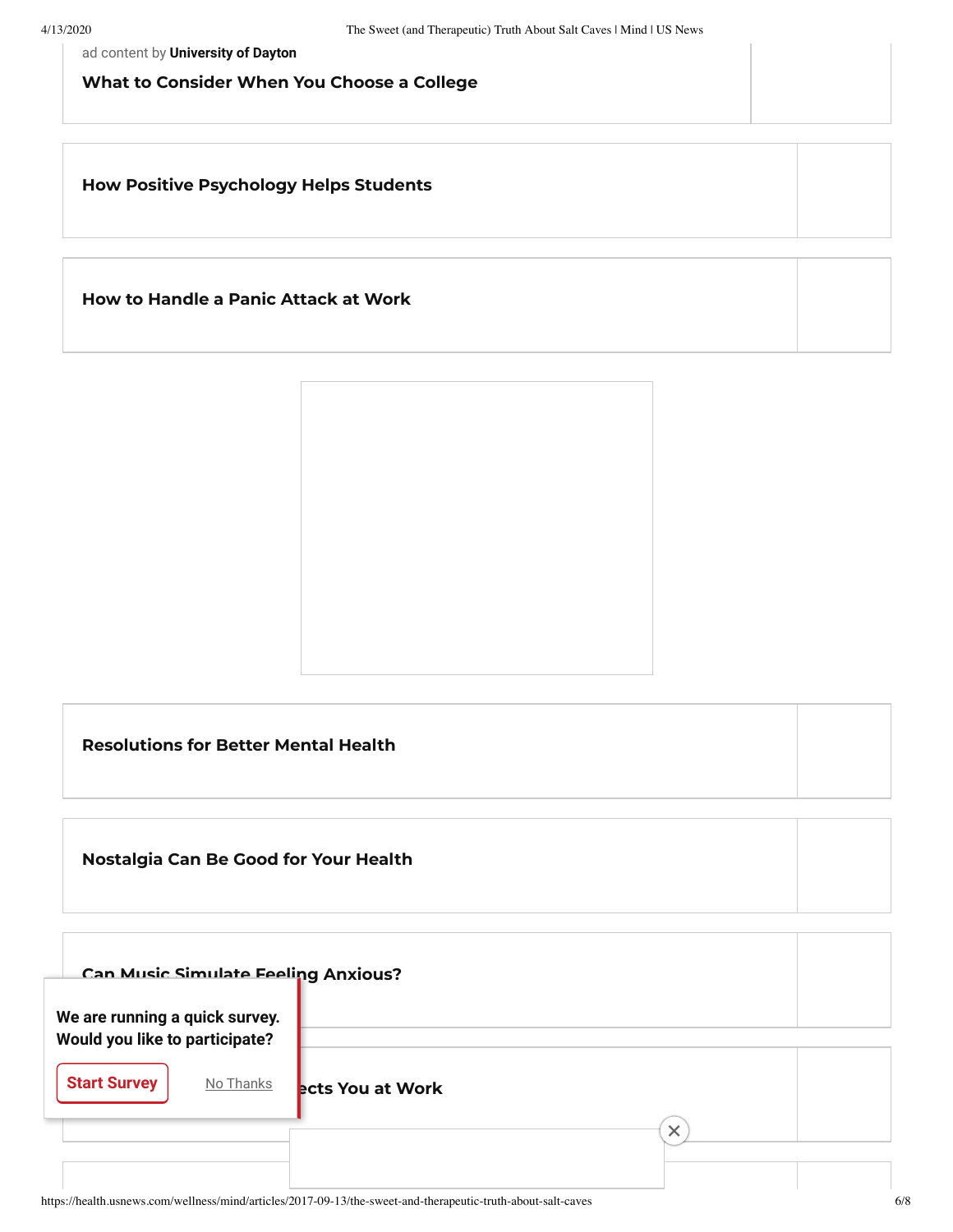#### **How to Cope With [Work-Related](https://health.usnews.com/wellness/mind/articles/2018-12-13/how-to-cope-with-work-related-anxiety) Anxiety**